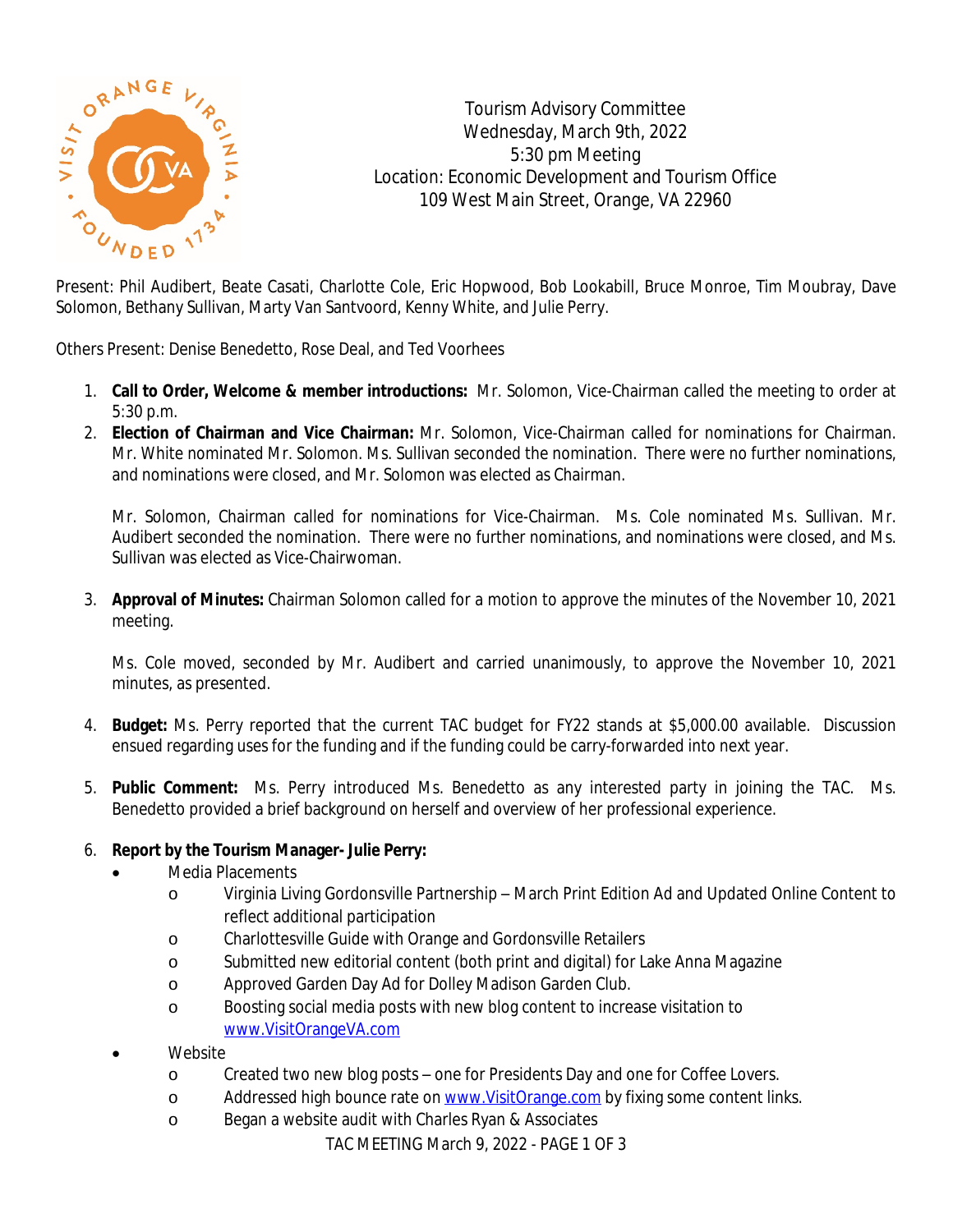- Meetings/Introductions/Committees
	- o Met with the Town of Orange 150th Anniversary Committee
	- o Met with Arts Center of Orange new Mural Program
	- o Montpelier Christy Moriarty
	- o Germanna Foundation Tim Sutphin
	- o Gordonsville Visitor Center David Solomon Chicken Festival
	- o Orange County Chamber of Commerce Wine Festival Judi Cooper
	- o 231 Initiative Andre Xavier, Patch Brewing
	- o Civil War Trails Drew Gruber
	- o James Madison Museum Bethany Sullivan
	- o Gordonsville Main Street Initiative Beate Casati
	- o Dolley Madison Garden Club Marketing Garden Day 2022
	- o Stephanie Lillard Virginia Tourism Corporation, Destination Development Specialist
	- o Sarah Hauser Virginia Tourism Corporation, Photographer
	- o OC Chamber Board Meeting and Business Coffee First at Paint it Orange.
	- o Holliday House Pat McAloon
	- o Inn at Willow Grove Tour Lori Landes-Carter and Matt Scibal
- Attended ground-breaking for the African American Commemorative Park
- Participated in an ARPA Training Session with Virginia Tourism Corporation
- Applied for Virginia Tourism Corporation DMO Marketing Leverage Grant for \$20,000. Grant Application was due on March 8<sup>th</sup>, 2022.
- Wayfinding/Entry Sign CIP PROJECT with LPDA and Wiley Wilson.
- Began coordinating with County Administrator on the ARPA Money Plan for new Orange County Tourism initiatives to be spent between 2022-2024.
- Organized a Volunteer Appreciation event with Regan McKay for the team at the Town Depot Visitor Center. March  $22<sup>nd</sup> - 10$  a.m.
- Began to more fully integrate new branding at the Visitor Center and in print materials and displays.
- 7. **Orange County Marketing Leverage Grant Application from Liberty Mills Farm:** Ms. Perry explained that the Application Review Working Group met to review an application from Liberty Mills Farm and has recommended approval.

Mr. Audibert moved, seconded by Mr. Solomon and carried unanimously, to authorize the funding of the marketing leverage grant application from Liberty Mills, as presented.

8. **Old Business:** Ms. Perry reviewed the previously discussed value proposition and provided a revised recommendation. Discussion ensured regarding edits, and where and how the statement would be used. The TAC suggested the revised value proposition:

TAC represents and promotes Orange County as a premier travel destination in Virginia. We are proud of our sense of place, our rural roots, our agri-and viti-culture, as well as our Art, Music, genealogy, and rich History. We believe these assets are unique and worth visiting. We gather to advocate on behalf of the tourism *community to encourage Orange County to retain its unique character, stay business friendly, promote inclusivity* and strive to tell its stories to as many potential visitors as possible. We are passionate ambassadors for Orange *County*!

Ms. Cole moved, seconded by Mr. Monroe and carried unanimously, to adopt the value proposition, as revised.